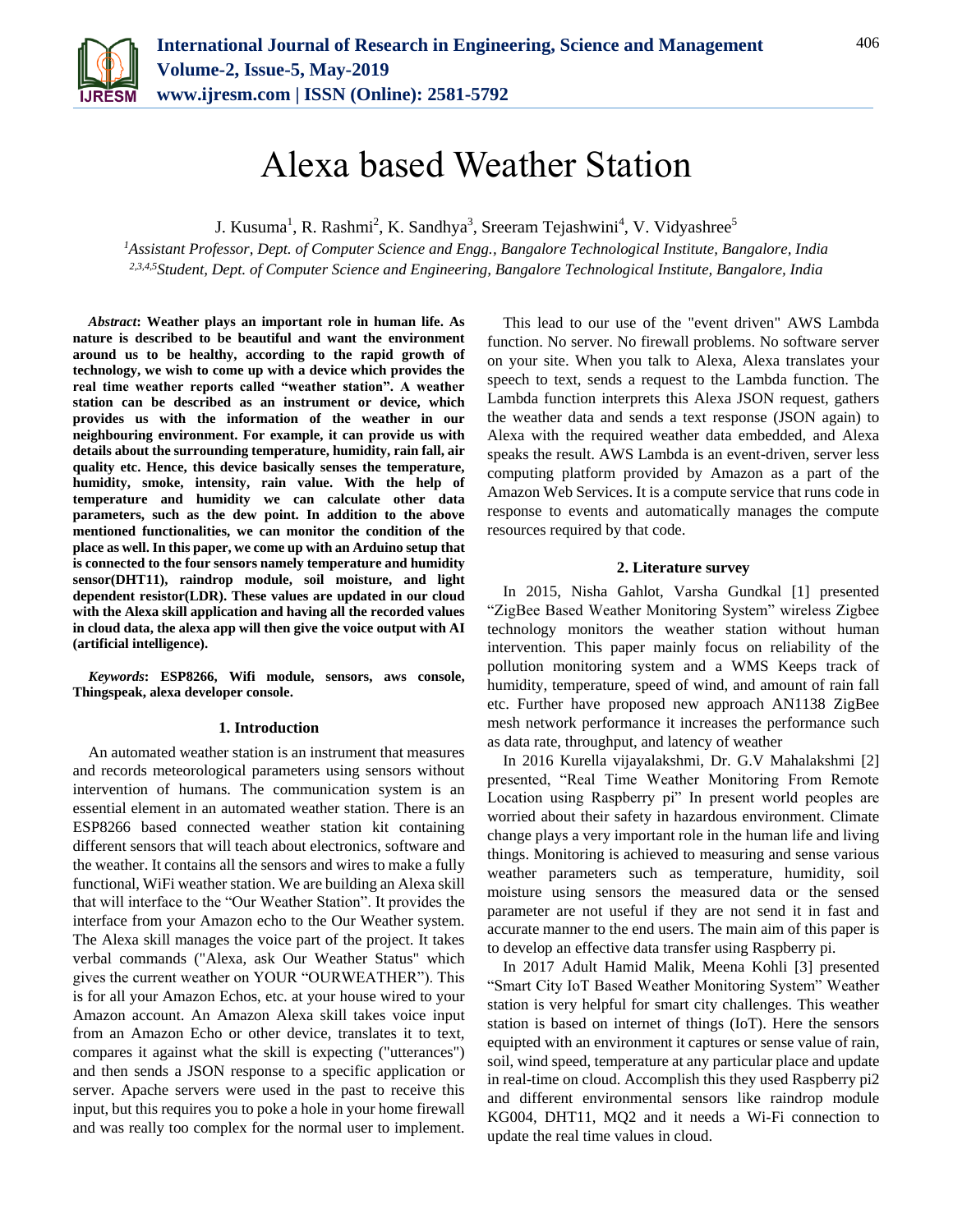

L.

### **3. Problem Statement**

In the Existing System they required more time and space to operate. They have Focused only on a Particular Parameter.

The Design was Complicated it makes the design complex to understand. Maintaining the system was quite difficult limited protocol standardization and accessing time to time was required. IOT based system was very difficult to maintain.

- Complicated Design
- Regular Inspection is required
- Limited Rang
- Monitoring for Small Areas
- Accessing Time to Time
- Maintenance is difficult in IOT

The main objective is to design an Alexa Based Weather Station with an Alexa skill i.e. It provides the interface from your Amazon echo to the Our Weather station and also manages the voice part of the project. An Amazon Alexa skill takes voice input from an Amazon Echo or other device, translates it to text, and then sends a JSON response to a specific application or server(AWS) and it uses AWS Lambda function interprets this Alexa JSON request, gathers the weather data and sends a text response (JSON again) to Alexa with the required weather data embedded, and Alexa speaks the result.

### *A. System architecture*

The Fig. 1 shows the implemented system consists of an Arduino Uno which is used as a main processing unit for entire system and 5 sensors like Temperature Sensor, Soil Sensor, Humidity Sensor and LDR are used for sensing the weather parameters. The data's collected from these sensors will be in the form of analog signals and these signals will be sent to the microcontroller and this microcontroller will convert these analog signal into digital signals and these digital signals are serially passed to ESP8266 WIFI module and it will collect all the digitalized signals and it will place serially to the internet gateway.

When the user gives the voice command to the Alexa, the Alexa skill converts the voice input into text format and sends request to the AWS lambda server, this server will integrate this request and will fetch the data from the internet gateway. Then it responds to the alexa skill with the output in the text format. The alexa skill will convert this text output into voice and gives the voice output.



Fig. 1. Architecture diagram

## **4. Implementation and results**

The proposed system is implemented using the Alexa skill through which the user interacts with the Weather Station. A channel is created for each sensor in ThingSpeak to store and retrieve the sensor values.





Fig. 3. Graphical representation of sensor values



Fig. 4. Amazon developer account



Fig. 5. User interaction with Alexa

## **5. Application**

1. Weather Enthusiasts and Agriculture: Information for anyone personally interested in monitoring the weather in detail, whether or not you have any previous experience of using a weather station. It goes without saying that farms, and indeed horticulture on any scale, rely on keeping track of weather conditions to guide many aspects of their work, for example: Crop irrigation; Monitoring growing conditions about planting, harvesting etc; Deciding when to spray to prevent disease; A modern weather station can provide a genuinely local source of data to help growers